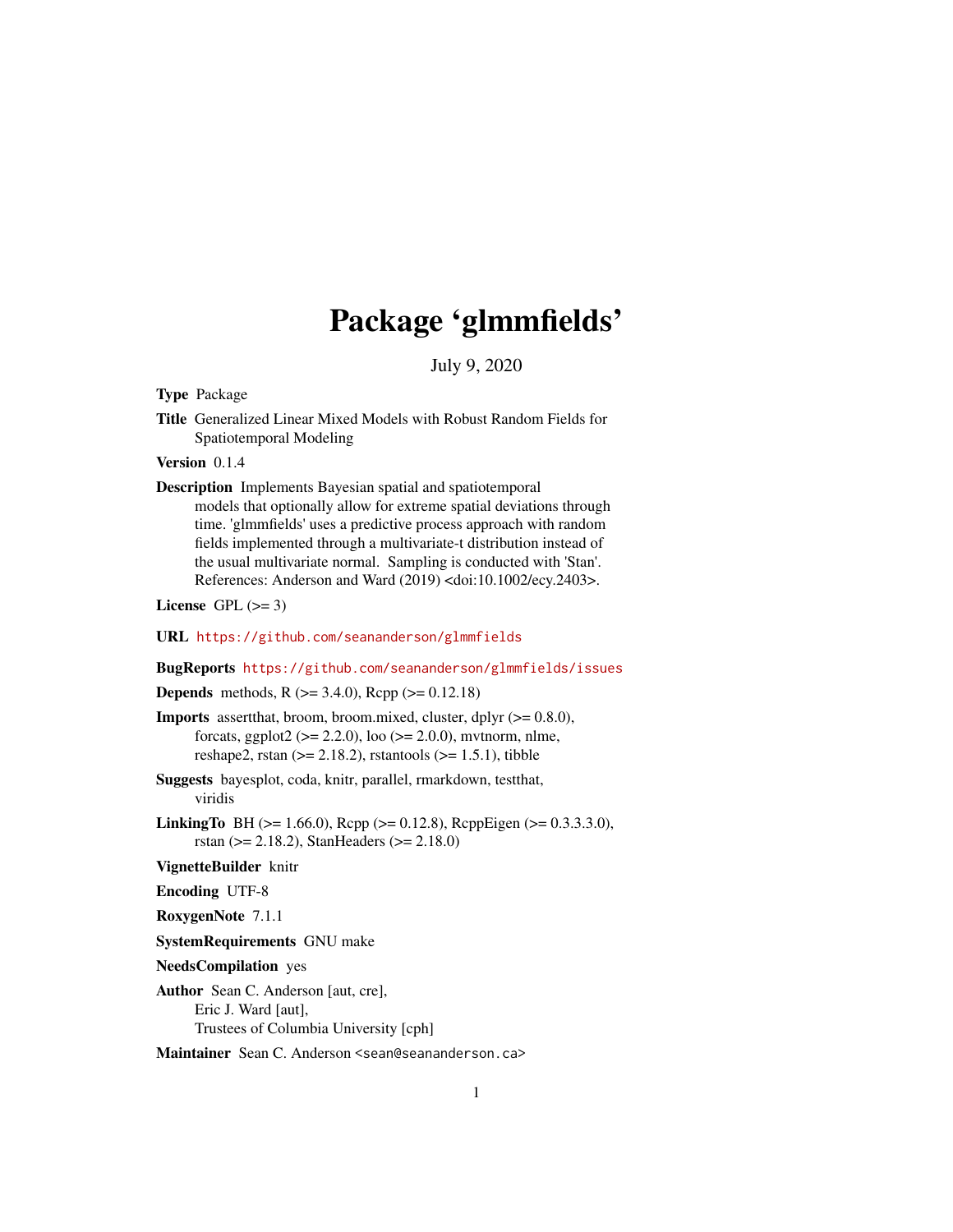<span id="page-1-0"></span>Repository CRAN

Date/Publication 2020-07-09 05:50:03 UTC

## R topics documented:

### **Index** [15](#page-14-0)

glmmfields-package *The 'glmmfields' package.*

### Description

Implements Bayesian spatial and spatiotemporal models that optionally allow for extreme spatial deviations through time. 'glmmfields' uses a predictive process approach with random fields implemented through a multivariate-t distribution instead of the usual multivariate normal. Sampling is conducted with 'Stan'.

### References

Stan Development Team (2018). RStan: the R interface to Stan. R package version 2.18.2. http://mc-stan.org

format\_data *Format data for fitting a glmmfields model*

### Description

Format data for fitting a glmmfields model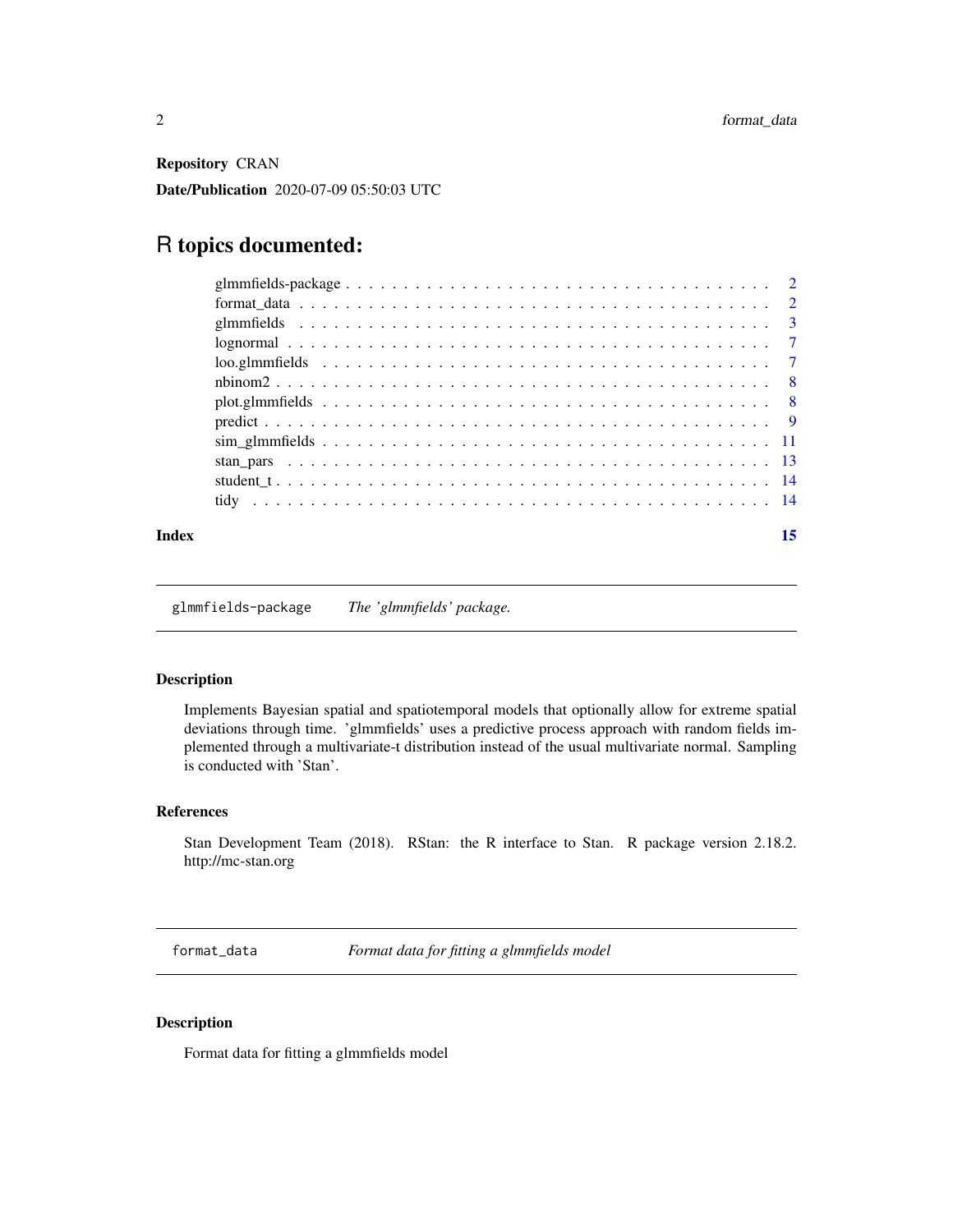### <span id="page-2-0"></span>glmmfields 3

### Usage

```
format_data(
 data,
 y,
 X,
  time,
 lon = "lon",lat = "lat",station = NULL,
 nknots = 25L,
 covariance = c("squared-exponential", "exponential", "matern"),
 fixed_intercept = FALSE,
 cluster = c("pam", "kmeans")
)
```
### Arguments

| data            | A data frame to be formatted                                                                                                   |  |
|-----------------|--------------------------------------------------------------------------------------------------------------------------------|--|
| У               | A numeric vector of the response                                                                                               |  |
| X               | A matrix of the predictors                                                                                                     |  |
| time            | A character object giving the name of the time column                                                                          |  |
| lon             | A character object giving the name of the longitude column                                                                     |  |
| lat             | A character object giving the name of the latitude column                                                                      |  |
| station         | A numeric vector giving the integer ID of the station                                                                          |  |
| nknots          | The number of knots                                                                                                            |  |
| covariance      | The type of covariance function                                                                                                |  |
| fixed_intercept |                                                                                                                                |  |
|                 | Should the intercept be fixed?                                                                                                 |  |
| cluster         | The type of clustering algorithm used to determine the not locations. " $pam$ " =<br>pam. kmeans is faster for large datasets. |  |
|                 |                                                                                                                                |  |

<span id="page-2-1"></span>glmmfields *Fit a spatiotemporal random fields GLMM*

### Description

Fit a spatiotemporal random fields model that optionally uses the MVT distribution instead of a MVN distribution to allow for spatial extremes through time. It is also possible to fit a spatial random fields model without a time component.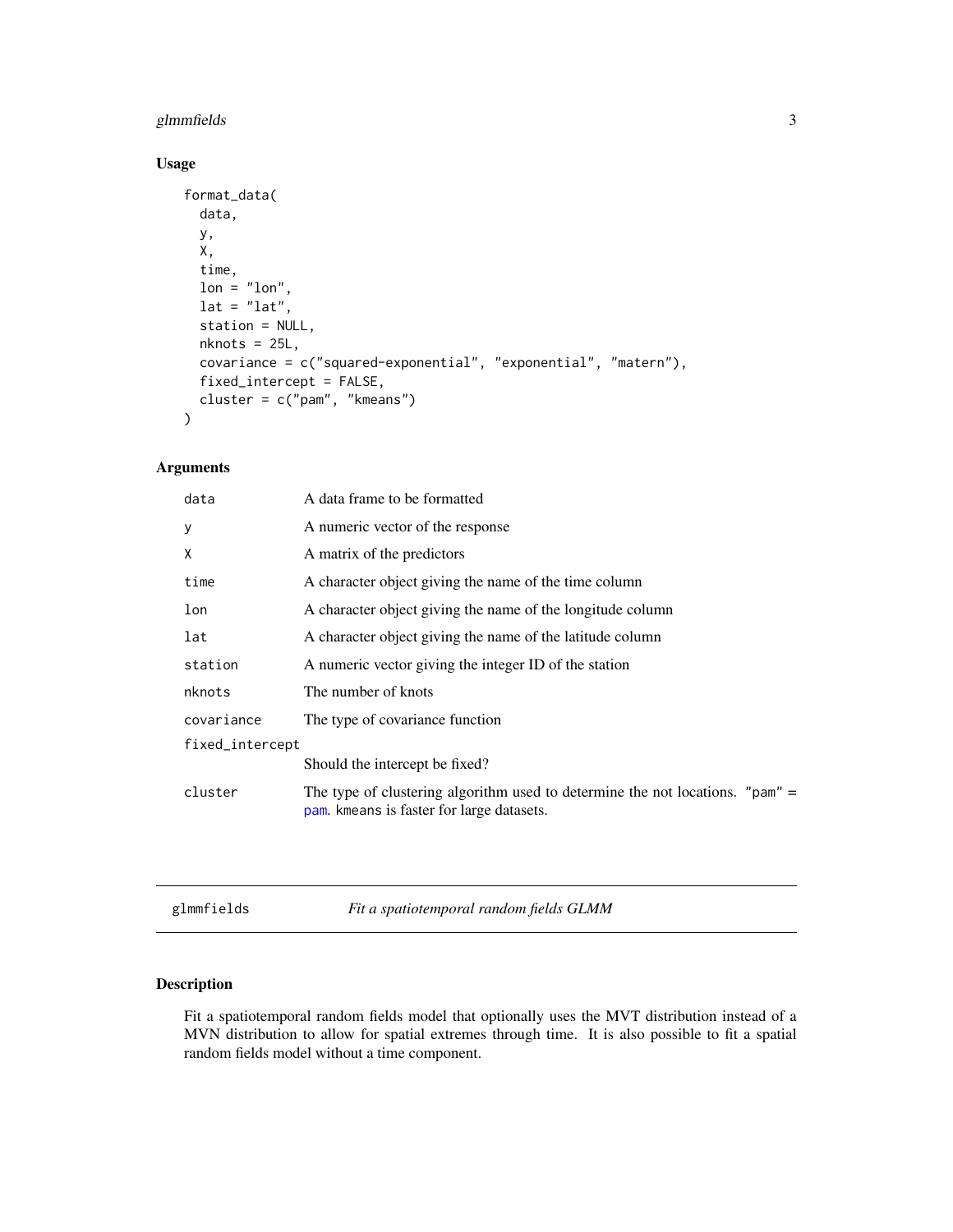### Usage

```
glmmfields(
  formula,
  data,
  lon,
  lat,
  time = NULL,
 nknots = 15L,
 prior\_gp_{theta = half_t(3, 0, 5),
 prior_gp_sigma = half_t(3, 0, 5),
  prior_sigma = half_t(3, 0, 5),
 prior_rw_sigma = half_t(3, 0, 5),prior_intercept = student_t(3, 0, 10),
 prior_beta = student_t(3, 0, 3),
  prior\_phi = student_t(1000, 0, 0.5),
  fixed_df_value = 1000,
  fixed_phi_value = 0,
  estimate_df = FALSE,
  estimate_ar = FALSE,
  family = gaussian(line = "identity"),
  covariance = c("squared-exponential", "exponential", "matern"),
  \text{matern\_kappa} = 0.5,algorithm = c("sampling", "meanfield"),
  year_re = FALSE,
 nb_lower_truncation = 0,
  control = list(adapt\_delta = 0.9),
  save_log_lik = FALSE,
  df_lower_bound = 2,
  cluster = c("pam", "kmeans"),
  ...
```
 $\mathcal{L}$ 

| formula        | The model formula.                                                                                                                                                                                                                                                                                      |  |
|----------------|---------------------------------------------------------------------------------------------------------------------------------------------------------------------------------------------------------------------------------------------------------------------------------------------------------|--|
| data           | A data frame.                                                                                                                                                                                                                                                                                           |  |
| lon            | A character object giving the name of the longitude column.                                                                                                                                                                                                                                             |  |
| lat            | A character object giving the name of the latitude column.                                                                                                                                                                                                                                              |  |
| time           | A character object giving the name of the time column. Leave as NULL to fit a<br>spatial GLMM without a time element.                                                                                                                                                                                   |  |
| nknots         | The number of knots to use in the predictive process model. Smaller values will<br>be faster but may not adequately represent the shape of the spatial pattern.                                                                                                                                         |  |
| prior_gp_theta | The prior on the Gaussian Process scale parameter. Must be declared with<br>$half_t()$ . Here, and throughout, priors that are normal or half-normal can be<br>implemented by setting the first parameter in the half-t or student-t distribution<br>to a large value. E.g. something greater than 100. |  |

<span id="page-3-0"></span>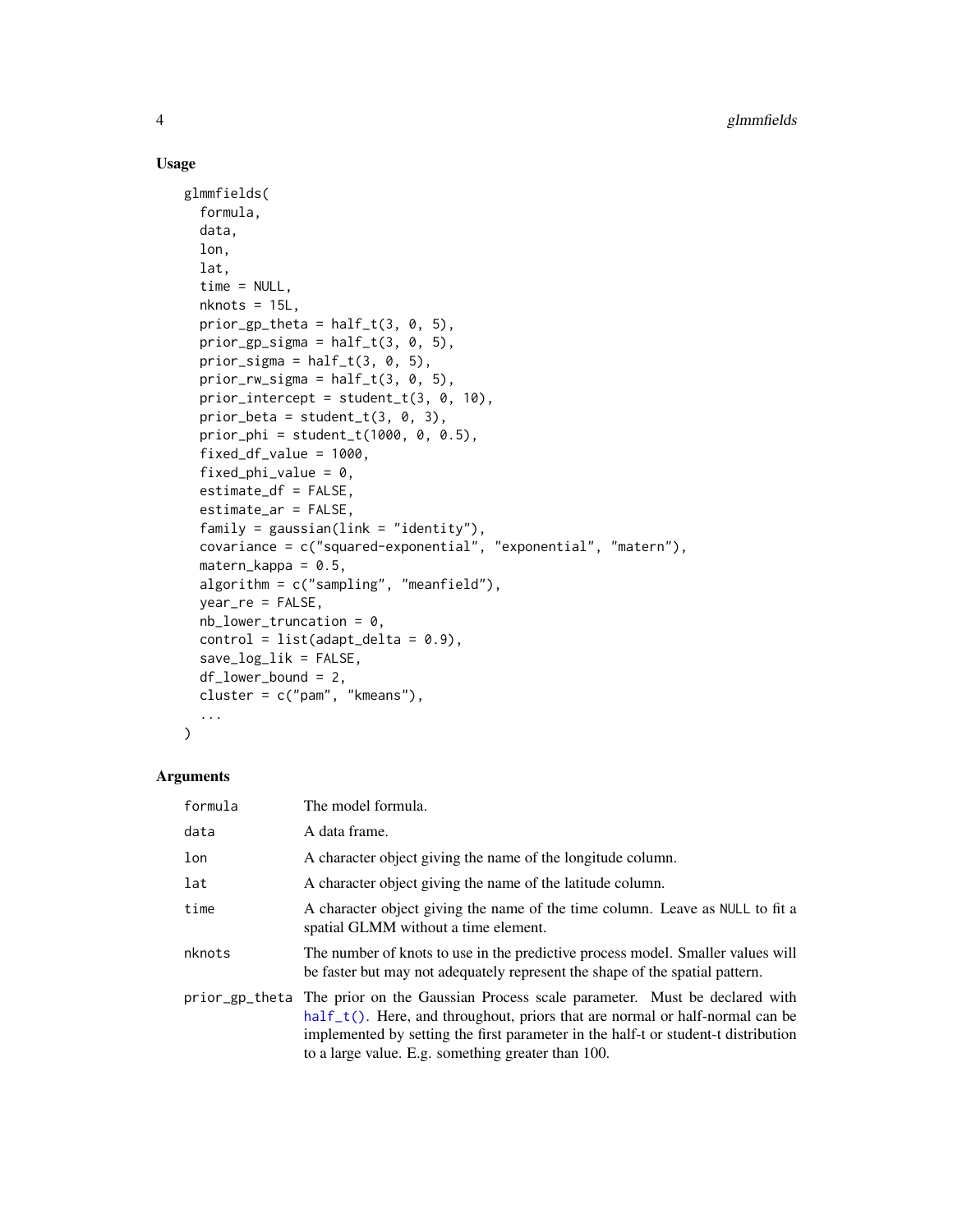### <span id="page-4-0"></span>glmmfields 5

|                     | prior_gp_sigma The prior on the Gaussian Process eta parameter. Must be declared with half_t().                                                                                                                                                                                                                                                                                                                                                                           |  |
|---------------------|---------------------------------------------------------------------------------------------------------------------------------------------------------------------------------------------------------------------------------------------------------------------------------------------------------------------------------------------------------------------------------------------------------------------------------------------------------------------------|--|
| prior_sigma         | The prior on the observation process scale parameter. Must be declared with<br>$half_t()$ . This acts as a substitute for the scale parameter in whatever obser-<br>vation distribution is being used. E.g. the CV for the Gamma or the dispersion<br>parameter for the negative binomial.                                                                                                                                                                                |  |
| prior_rw_sigma      | The prior on the standard deviation parameter of the random walk process (if<br>specified). Must be declared with half_t().                                                                                                                                                                                                                                                                                                                                               |  |
| prior_intercept     |                                                                                                                                                                                                                                                                                                                                                                                                                                                                           |  |
|                     | The prior on the intercept parameter. Must be declared with $student_t()$ .                                                                                                                                                                                                                                                                                                                                                                                               |  |
| prior_beta          | The prior on the slope parameters (if any). Must be declared with student_t().                                                                                                                                                                                                                                                                                                                                                                                            |  |
| prior_phi           | The prior on the AR parameter. Must be declared with $student_t()$ .                                                                                                                                                                                                                                                                                                                                                                                                      |  |
| fixed_df_value      | The fixed value for the student-t degrees of freedom parameter if the degrees<br>of freedom parameter is fixed in the MVT. If the degrees of freedom parameter<br>is estimated then this argument is ignored. Must be 1 or greater. Very large<br>values (e.g. the default value) approximate the normal distribution. If the value<br>is $\ge$ =1000 then a true MVN distribution will be fit.                                                                           |  |
| fixed_phi_value     |                                                                                                                                                                                                                                                                                                                                                                                                                                                                           |  |
|                     | The fixed value for temporal autoregressive parameter, between random fields<br>at time $(t)$ and time $(t-1)$ . If the phi parameter is estimated then this argument is<br>ignored.                                                                                                                                                                                                                                                                                      |  |
| estimate_df         | Logical: should the degrees of freedom parameter be estimated?                                                                                                                                                                                                                                                                                                                                                                                                            |  |
| estimate_ar         | Logical: should the AR (autoregressive) parameter be estimated? Here, this<br>refers to a autoregressive process in the evolution of the spatial field through<br>time.                                                                                                                                                                                                                                                                                                   |  |
| family              | Family object describing the observation model. Note that only one link is<br>implemented for each distribution. Gamma, negative binomial (specified via<br>$nbinom2()$ as $nbinom2(link = "log")$ , and Poisson must have a log link. Bi-<br>nomial must have a logit link. Also implemented is the lognormal (specified<br>via lognormal() as lognormal(link = "log"). Besides the negative binomial<br>and lognormal, other families are specified as shown in family. |  |
| covariance          | The covariance function of the Gaussian Process. One of "squared-exponential",<br>"exponential", or "matern".                                                                                                                                                                                                                                                                                                                                                             |  |
| matern_kappa        | Optional parameter for the Matern covariance function. Optional values are 1.5<br>or 2.5. Values of 0.5 are equivalent to exponential.                                                                                                                                                                                                                                                                                                                                    |  |
| algorithm           | Character object describing whether the model should be fit with full NUTS<br>MCMC or via the variational inference mean-field approach. See rstan:: vb().<br>Note that the variational inference approach should not be trusted for final infer-<br>ence and is much more likely to give incorrect inference than MCMC.                                                                                                                                                  |  |
| year_re             | Logical: estimate a random walk for the time variable? If TRUE, then no fixed<br>effects (B coefficients) will be estimated. In this case, prior_intercept will<br>be used as the prior for the initial value in time.                                                                                                                                                                                                                                                    |  |
| nb_lower_truncation |                                                                                                                                                                                                                                                                                                                                                                                                                                                                           |  |
|                     | For NB2 only: lower truncation value. E.g. 0 for no truncation, 1 for 1 and                                                                                                                                                                                                                                                                                                                                                                                               |  |

all values above. Note that estimation is likely to be considerably slower with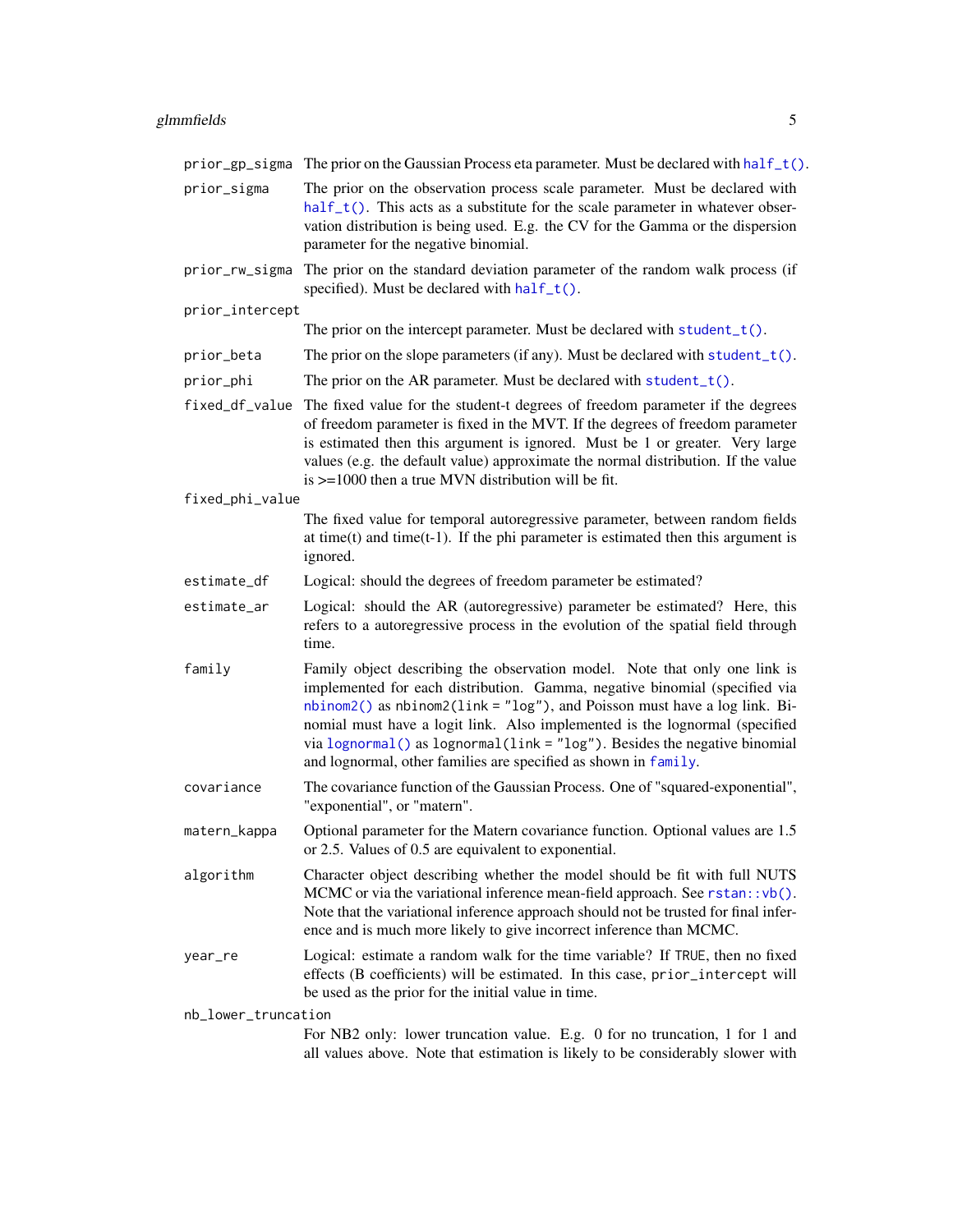<span id="page-5-0"></span>

|              | lower truncation because the sampling is not vectorized. Also note that the<br>log likelihood values returned for estimating quantities like LOOIC will not be<br>correct if lower truncation is implemented.       |
|--------------|---------------------------------------------------------------------------------------------------------------------------------------------------------------------------------------------------------------------|
| control      | List to pass to rstan::sampling(). For example, increase adapt_delta if<br>there are warnings about divergent transitions: control = list(adapt_delta<br>$= 0.99$ ). By default, glmmfields sets adapt_delta = 0.9. |
| save_log_lik | Logical: should the log likelihood for each data point be saved so that informa-<br>tion criteria such as LOOIC or WAIC can be calculated? Defaults to FALSE so<br>that the size of model objects is smaller.       |
|              | df_lower_bound The lower bound on the degrees of freedom parameter. Values that are too low,<br>e.g. below 2 or 3, it might affect chain convergence. Defaults to 2.                                                |
| cluster      | The type of clustering algorithm used to determine the knot locations. " $pam" =$<br>cluster:: pam(). The "kmeans" algorithm will be faster on larger datasets.                                                     |
| $\cdots$     | Any other arguments to pass to $rstan::sampling()$ .                                                                                                                                                                |

### Details

Note that there is no guarantee that the default priors are reasonable for your data. Also, there is no guarantee the default priors will remain the same in future versions. Therefore it is important that you specify any priors that are used in your model, even if they replicate the defaults in the package. It is particularly important that you consider that prior on gp\_theta since it depends on the distance between your location points. You may need to scale your coordinate units so they are on a ballpark range of 1-10 by, say, dividing the coordinates (say in UTMs) by several order of magnitude.

### Examples

```
# Spatiotemporal example:
set.seed(1)
s \leq \text{sim\_glmmfields}(n\_draws = 12, n\_knots = 12, gp\_theta = 1.5,gp\_sigma = 0.2, sd\_obs = 0.2print(s$plot)
# options(mc.cores = parallel::detectCores()) # for parallel processing
# should use 4 or more chains for real model fits
m \leq glmmfields(y \sim 0, time = "time",
lat = "lat", lon = "lon", data = s$dat,nknots = 12, iter = 1000, chains = 2, seed = 1)
# Spatial example (with covariates) from the vignette and customizing
# some priors:
set.seed(1)
N <- 100 # number of data points
temperature <- rnorm(N, 0, 1) # simulated temperature data
X \le - cbind(1, temperature) # design matrix
s \leq \text{sim\_glmmfields(n\_draws = 1, gp\_theta = 1.2, n\_data\_points = N, }gp\_sigma = 0.3, sd\_obs = 0.1, n\_knots = 12, obs\_error = "gamma",covariance = "squared-exponential", X = X,
 B = c(0.5, 0.2) # B represents our intercept and slope
d <- s$dat
```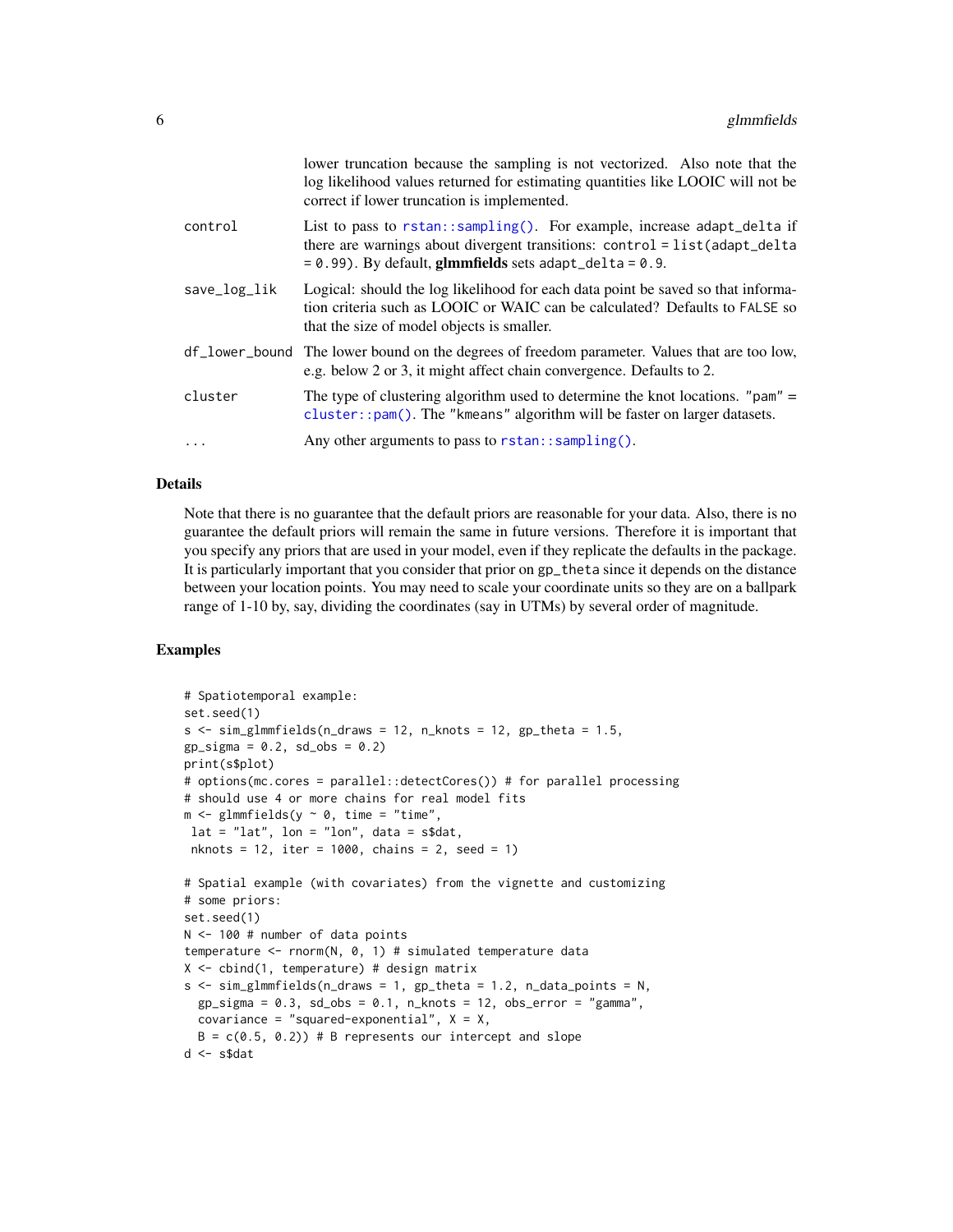### <span id="page-6-0"></span>lognormal 7

```
d$temperature <- temperature
library(ggplot2)
ggplot(s$dat, aes(lon, lat, colour = y)) +
  viridis::scale_colour_viridis() +
  geom_point(size = 3)
m_spatial <- glmmfields(y \sim temperature, data = d, family = Gamma(link = "log"),
  lat = "lat", lon = "lon", nhnots = 12, iter = 2000, chains = 2,prior_beta = student_t(100, 0, 1), prior_intercept = student_t(100, 0, 5),
  control = list(adapt\_delta = 0.95))
```
<span id="page-6-1"></span>

lognormal *Lognormal family*

### Description

Lognormal family

### Usage

lognormal(link = "log")

### Arguments

link The link (must be log)

### Examples

lognormal()

loo.glmmfields *Return LOO information criteria*

### Description

Extract the LOOIC (leave-one-out information criterion) using [loo::loo\(\)](#page-0-0).

### Usage

## S3 method for class 'glmmfields'  $\text{loo}(x, \ldots)$ 

| $\mathsf{x}$ | Output from glmmfields(). Must be fit with save_log_lik = TRUE, which is<br><i>not</i> the default. |
|--------------|-----------------------------------------------------------------------------------------------------|
| $\cdots$     | Arguments for loo::relative_eff() and loo::loo.array().                                             |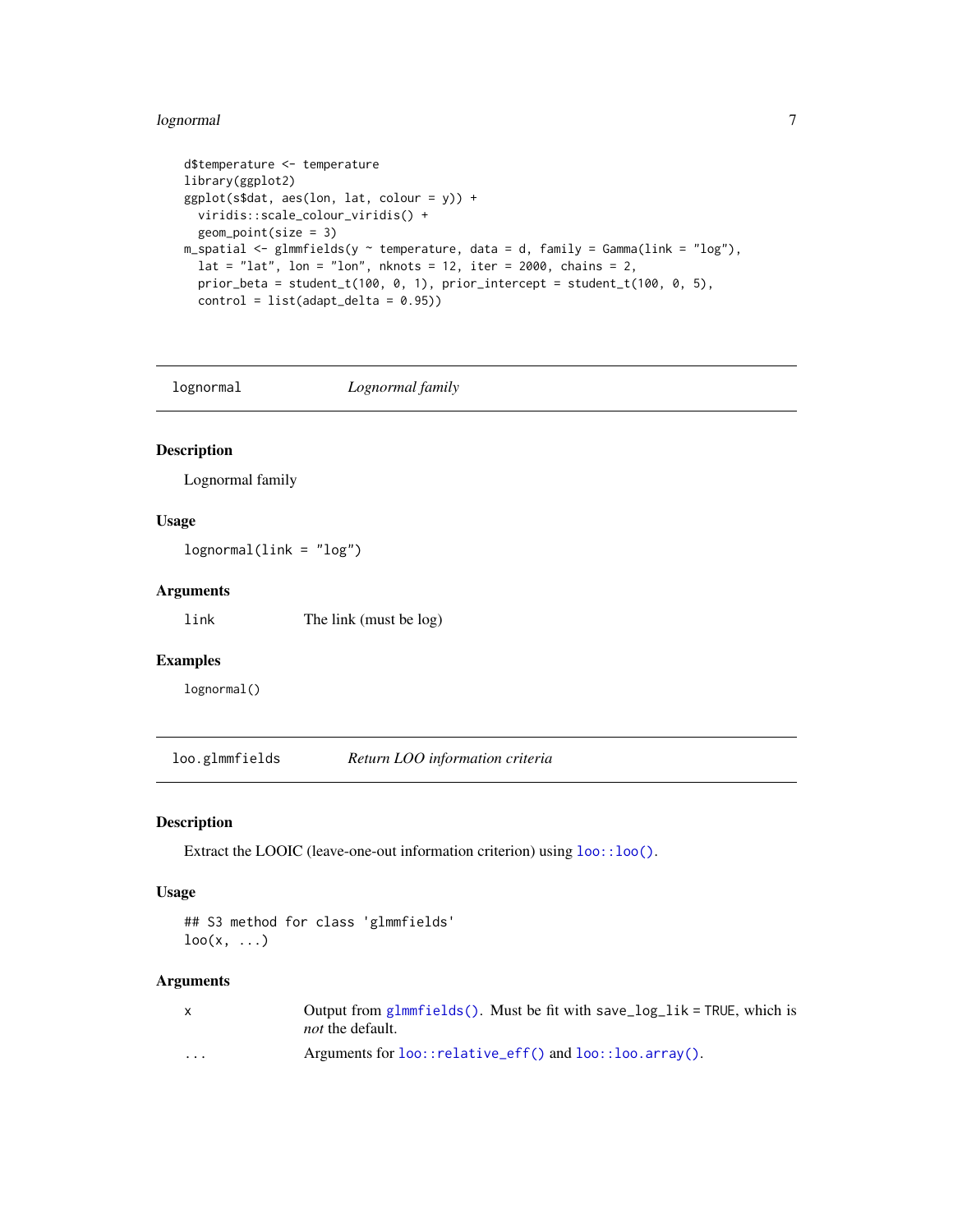### <span id="page-7-0"></span>Examples

```
set.seed(1)
s \leq \text{sim\_glmmfields}(n_{\text{d}}) = 12, n_knots = 12, gp_theta = 1.5,
gp\_sigma = 0.2, sd\_obs = 0.2# options(mc.cores = parallel::detectCores()) # for parallel processing
# save_log_lik defaults to FALSE to save space but is needed for loo():
m \leq glmmfields(y \sim 0, time = "time",
lat = "lat", lon = "lon", data = s$dat,nknots = 12, iter = 1000, chains = 4, seed = 1,
save_log_lik = TRUE)
loop(m)
```
<span id="page-7-1"></span>nbinom2 *Negative binomial family*

### Description

This is the NB2 parameterization where the variance scales quadratically with the mean.

### Usage

 $nbinom2(link = "log")$ 

### Arguments

link The link (must be log)

### Examples

nbinom2()

plot.glmmfields *Plot predictions from an glmmfields model*

### Description

Plot predictions from an glmmfields model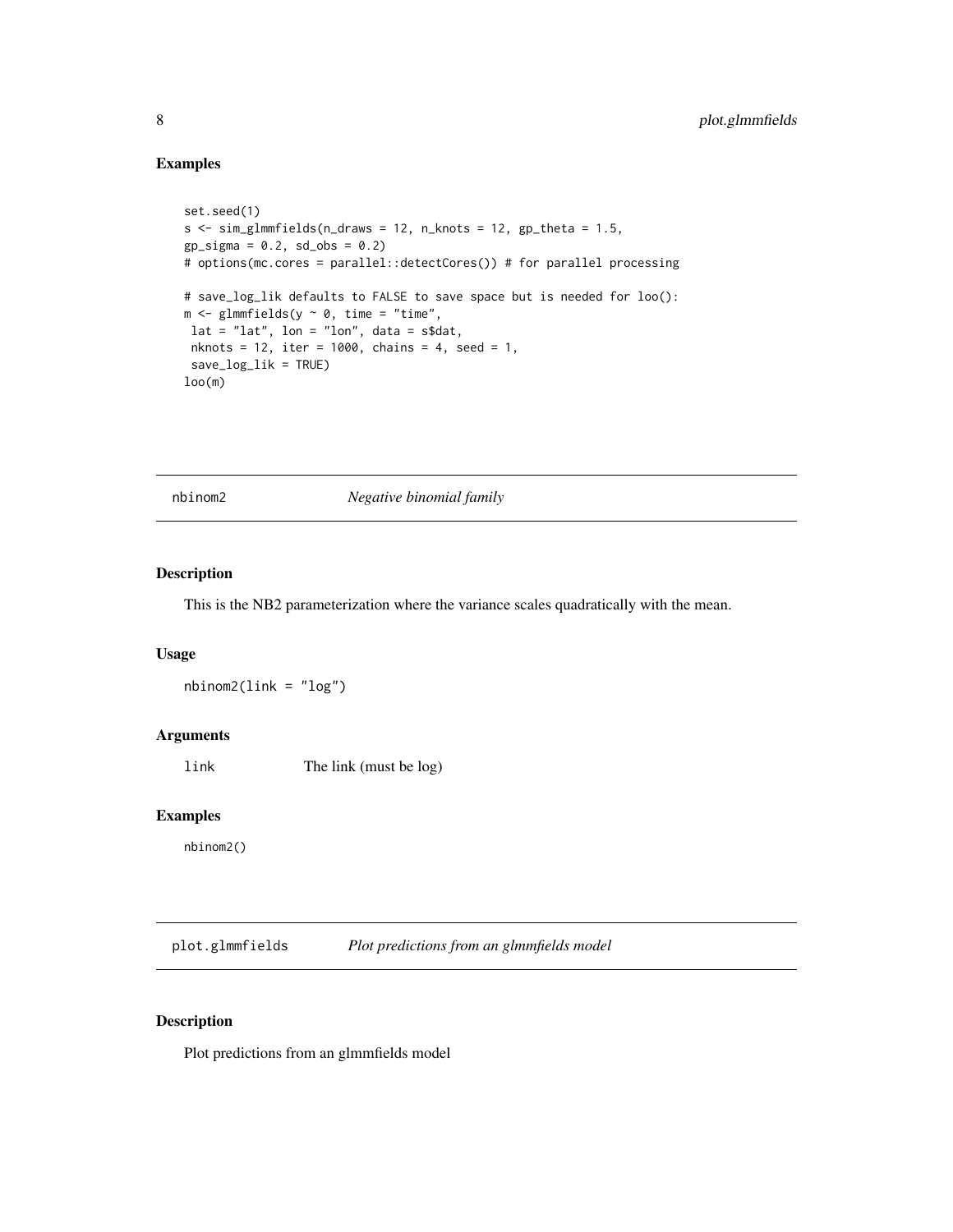### <span id="page-8-0"></span>predict the contract of the contract of the contract of the contract of the contract of the contract of the contract of the contract of the contract of the contract of the contract of the contract of the contract of the co

### Usage

```
## S3 method for class 'glmmfields'
plot(
  x,
  type = c("prediction", "spatial-residual", "residual-vs-fitted"),
 link = TRUE,
  ...
)
```
### Arguments

|           | An object returned by glmmfields                                             |
|-----------|------------------------------------------------------------------------------|
| type      | Type of plot                                                                 |
| link      | Logical: should the plots be made on the link scale or on the natural scale? |
| $\ddotsc$ | Other arguments passed to predict.glmmfields                                 |

### Examples

```
# Spatiotemporal example:
set.seed(1)
s \leq \text{sim\_glmmfields}(n\_draws = 12, n\_knots = 12, gp\_theta = 1.5,gp\_sigma = 0.2, sd\_obs = 0.1# options(mc.cores = parallel::detectCores()) # for parallel processing
m \leq -glmmfields(y \sim 0, time = "time",
lat = "lat", lon = "lon", data = s$dat,nknots = 12, iter = 600, chains = 1)
x \leq plot(m, type = "prediction")x
x + ggplot2::scale_color_gradient2()
plot(m, type = "spatial-residual")
plot(m, type = "residual-vs-fitted")
```
predict *Predict from a glmmfields model*

### <span id="page-8-1"></span>Description

These functions extract posterior draws or credible intervals. The helper functions are named to match those in the rstanarm package and call the function predict() with appropriate argument values.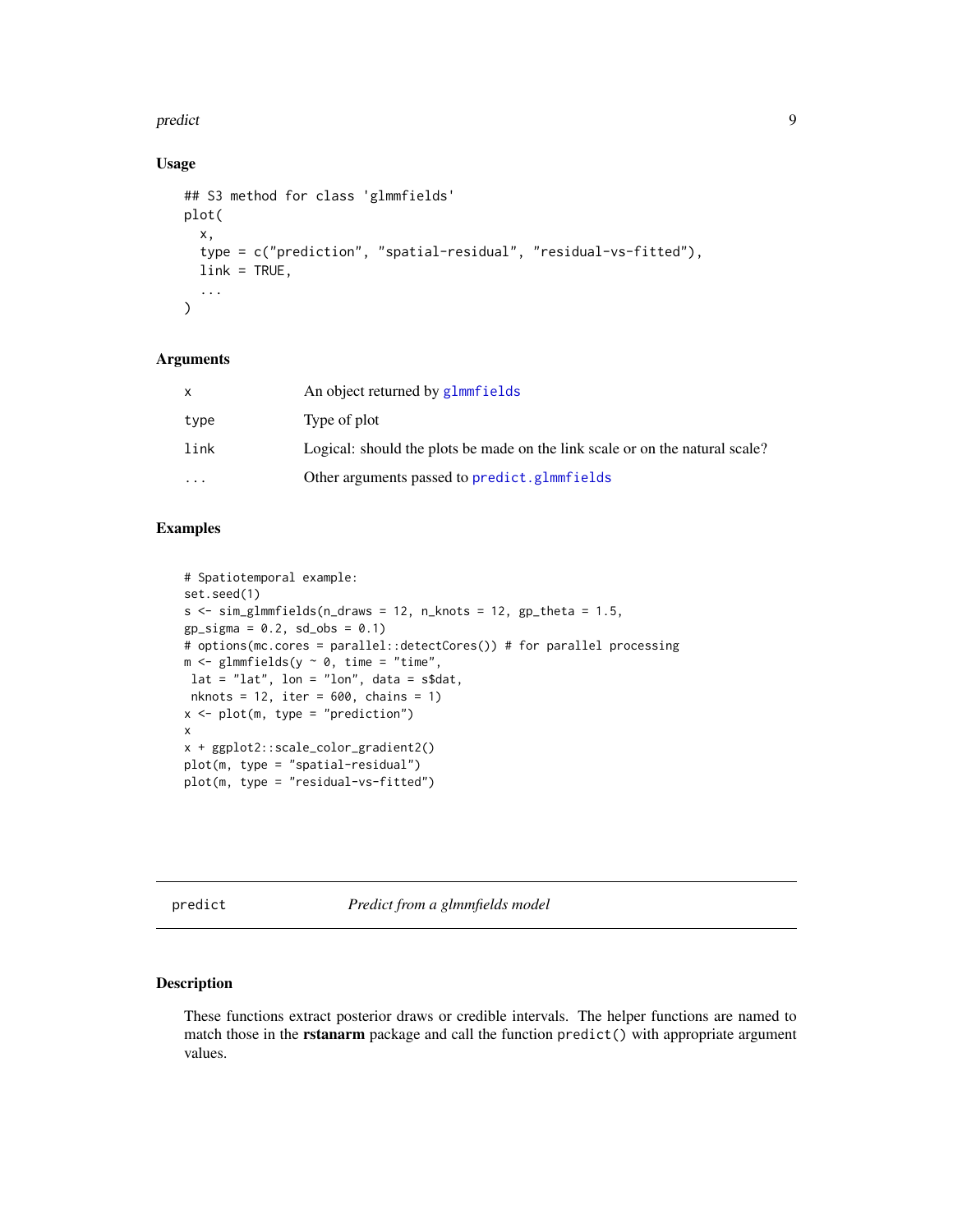### Usage

```
## S3 method for class 'glmmfields'
predictive_interval(object, ...)
## S3 method for class 'glmmfields'
posterior_linpred(object, ...)
## S3 method for class 'glmmfields'
posterior_predict(object, ...)
## S3 method for class 'glmmfields'
predict(
 object,
 newdata = NULL,
  estimate_method = c("median", "mean"),
  conf\_level = 0.95,
  interval = c("confidence", "prediction"),
  type = c("link", "response"),
  return_mcmc = FALSE,
 iter = "all",...
\mathcal{L}
```
### Arguments

| object          | An object returned by glmmfields().                                                                                |  |
|-----------------|--------------------------------------------------------------------------------------------------------------------|--|
| $\ddots$ .      | Ignored currently                                                                                                  |  |
| newdata         | Optionally, a data frame to predict on                                                                             |  |
| estimate_method |                                                                                                                    |  |
|                 | Method for computing point estimate ("mean" or "median")                                                           |  |
| conf_level      | Probability level for the credible intervals.                                                                      |  |
| interval        | Type of interval calculation. Same as for $stats::predict.lm()$ .                                                  |  |
| type            | Whether the predictions are returned on "link" scale or "response" scale (Same<br>as for stats:: $predict.glm()$ . |  |
| return_mcmc     | Logical. Should the full MCMC draws be returned for the predictions?                                               |  |
| iter            | Number of MCMC iterations to draw. Defaults to all.                                                                |  |

### Examples

```
library(ggplot2)
```

```
# simulate:
set.seed(1)
s <- sim_glmmfields(
 n_{\text{max}} = 12, n_{\text{knot}} = 12, gp_{\text{delta}} = 2.5,
  gp\_sigma = 0.2, sd\_obs = 0.1
```
<span id="page-9-0"></span>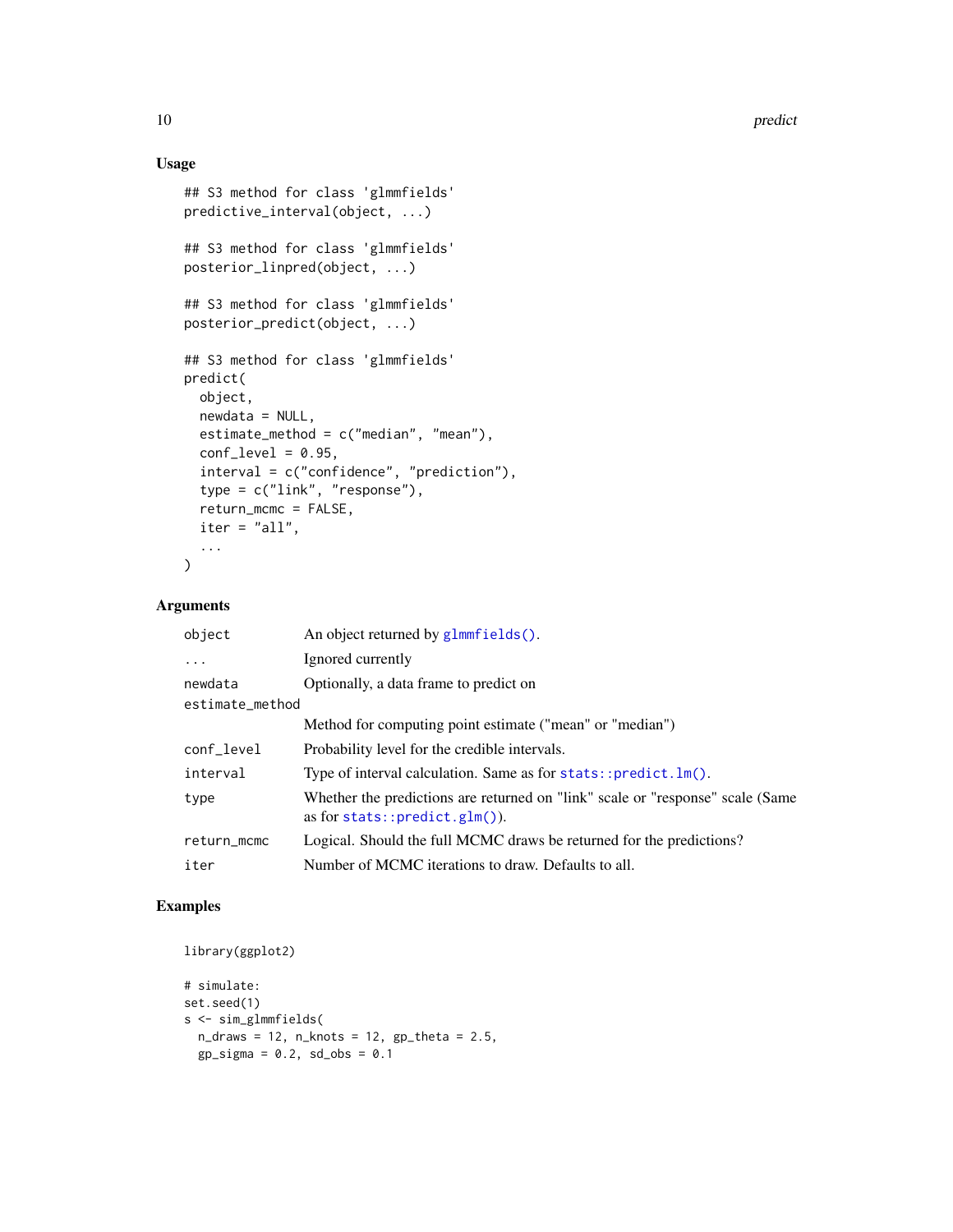```
)
# fit:
# options(mc.cores = parallel::detectCores()) # for parallel processing
m \leq glmmfields(y \sim 0,
 data = s$dat, time = "time",
  lat = "lat", lon = "lon",nknots = 12, iter = 800, chains = 1
\mathcal{L}# Predictions:
# Link scale credible intervals:
p \le - predict(m, type = "link", interval = "confidence")
head(p)
# Prediction intervals on new observations (include observation error):
p <- predictive_interval(m)
head(p)
# Posterior prediction draws:
p <- posterior_predict(m, iter = 100)
dim(p) # rows are iterations and columns are data elements
# Draws from the linear predictor (not in link space):
p <- posterior_linpred(m, iter = 100)
dim(p) # rows are iterations and columns are data elements
# Use the `tidy` method to extract parameter estimates as a data frame:
head(tidy(m, conf.int = TRUE, conf.method = "HPDinterval"))
# Make predictions on a fine-scale spatial grid:
pred_grid <- expand.grid(
  lat = seq(min(s$dat$lat), max(s$dat$lat), length.out = 25),
  lon = seq(min(s$dat$lon), max(s$dat$lon), length.out = 25),
  time = unique(s$dat$time)
\lambdapred_grid$prediction <- predict(m,
  newdata = pred_grid, type = "response", iter = 100,
  estimate_method = "median"
)$estimate
ggplot(pred_grid, aes(lon, lat, fill = prediction)) +
  facet_wrap(~time) +
  geom_raster() +
  scale_fill_gradient2()
```
sim\_glmmfields *Simulate a random field with a MVT distribution*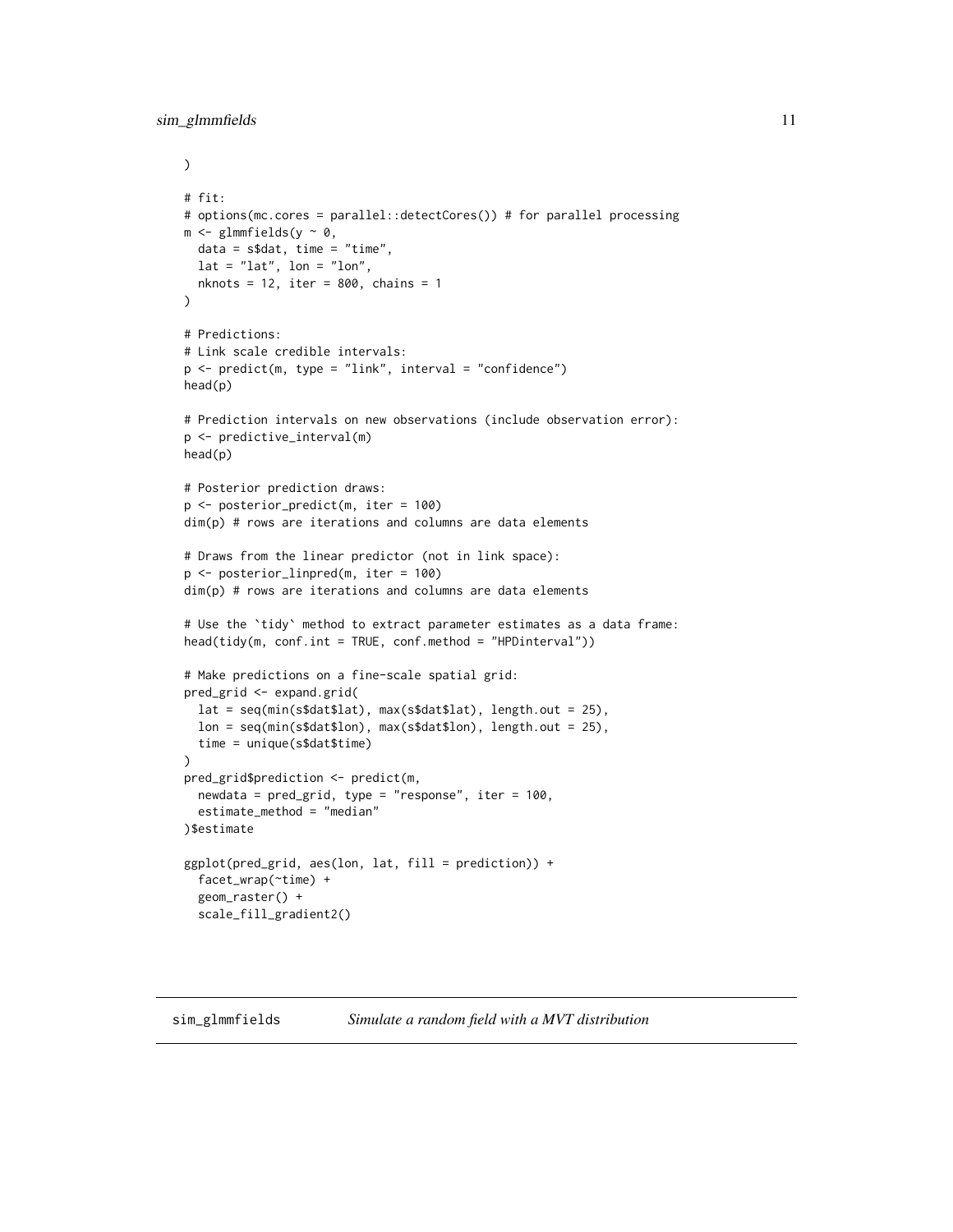### Description

Simulate a random field with a MVT distribution

### Usage

```
sim_glmmfields(
 n_knots = 15,
 n_{\text{max}} = 10,
  gp_{theta} = 0.5,
  gp\_sigma = 0.2,
 mvt = TRUE,df = 1e+06,
  seed = NULL,
 n_data_points = 100,
 sd\_obs = 0.1,
 covariance = c("squared-exponential", "exponential", "matern"),
 material- matern_kappa = 0.5,
 obs_error = c("normal", "gamma", "poisson", "nb2", "binomial", "lognormal"),
 B = c(0),
 phi = 0,
 X = rep(1, n_{\text{d}}raws * n_data_points),
 g = data. frame(lon = runif(n_data_points, 0, 10), lat = runif(n_data_points, 0, 10))
\lambda
```

| n_knots       | The number of knots                                                                                   |  |
|---------------|-------------------------------------------------------------------------------------------------------|--|
| n_draws       | The number of draws (for example, the number of years)                                                |  |
| gp_theta      | The Gaussian Process scale parameter                                                                  |  |
| gp_sigma      | The Gaussian Process variance parameter                                                               |  |
| mvt           | Logical: MVT? (vs. MVN)                                                                               |  |
| df            | The degrees of freedom parameter for the MVT distribution                                             |  |
| seed          | The random seed value                                                                                 |  |
| n_data_points | The number of data points per draw                                                                    |  |
| sd_obs        | The observation process scale parameter                                                               |  |
| covariance    | The covariance function of the Gaussian process ("squared-exponential", "expo-<br>nential", "matern") |  |
| matern_kappa  | The optional matern parameter. Can be 1.5 or 2.5. Values of 0.5 equivalent to<br>exponential model.   |  |
| obs_error     | The observation error distribution                                                                    |  |
| B             | A vector of parameters. The first element is the intercept                                            |  |
| phi           | The auto regressive parameter on the mean of the random field knots                                   |  |
| X             | The model matrix                                                                                      |  |
| g             | Grid of points                                                                                        |  |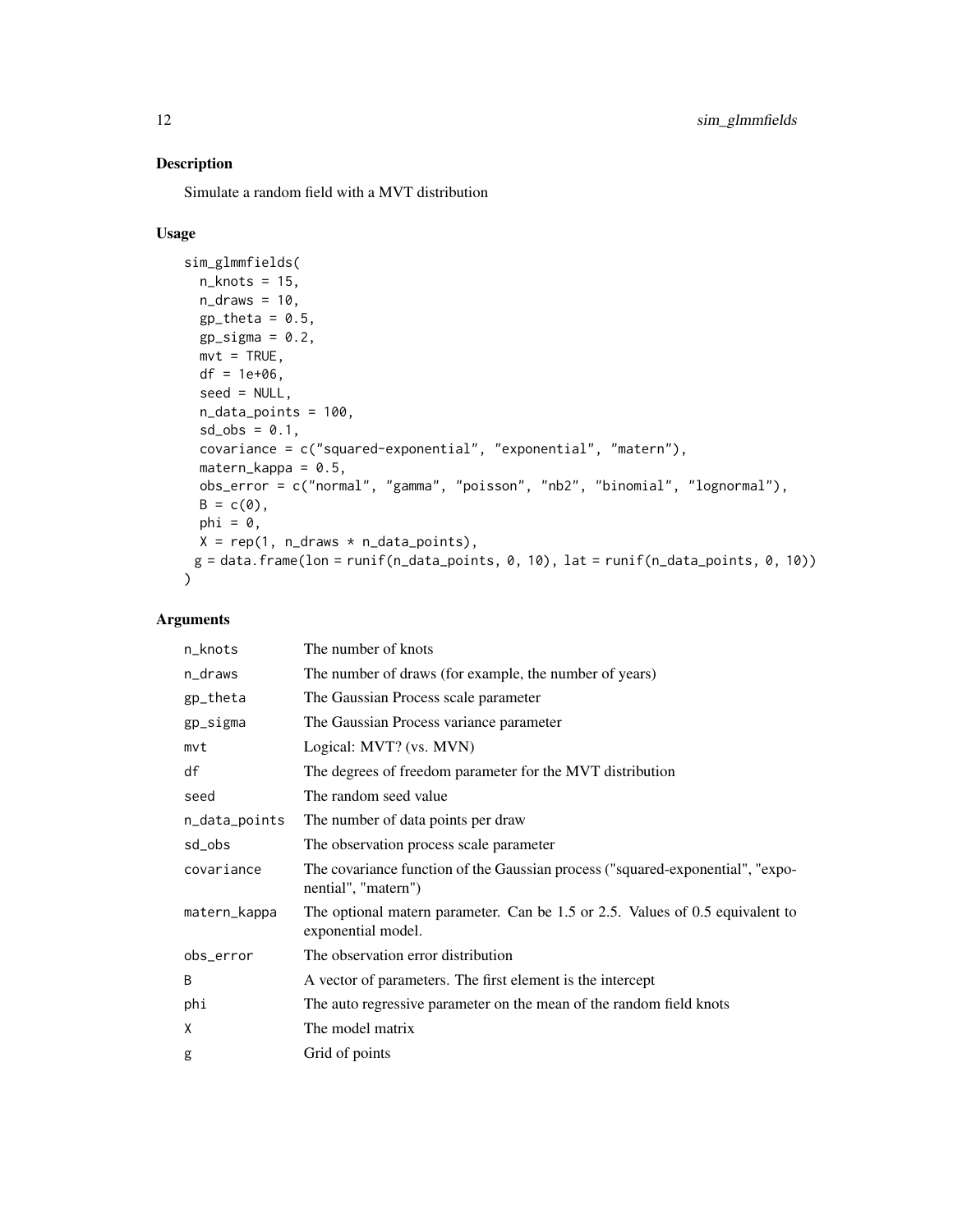### <span id="page-12-0"></span>stan\_pars 13

### Examples

```
s \leq \text{sim\_glmmfields}(n\_draws = 12, n\_knots = 12, gp\_theta = 1.5,gp\_sigma = 0.2, sd\_obs = 0.2names(s)
```
stan\_pars *Return a vector of parameters*

### Description

Return a vector of parameters

### Usage

```
stan_pars(
 obs_error,
 estimate_df = TRUE,
 est_temporalRE = FALSE,
 estimate_ar = FALSE,
 fixed_intercept = FALSE,
 save_log_lik = FALSE
\mathcal{L}
```

| obs_error       | The observation error distribution                                                                                                                                                                            |  |
|-----------------|---------------------------------------------------------------------------------------------------------------------------------------------------------------------------------------------------------------|--|
| estimate df     | Logical indicating whether the degrees of freedom parameter should be esti-<br>mated                                                                                                                          |  |
|                 | est_temporalRE Logical: estimate a random walk for the time variable?                                                                                                                                         |  |
| estimate_ar     | Logical indicating whether the ar parameter should be estimated                                                                                                                                               |  |
| fixed_intercept |                                                                                                                                                                                                               |  |
|                 | Should the intercept be fixed?                                                                                                                                                                                |  |
| save_log_lik    | Logical: should the log likelihood for each data point be saved so that informa-<br>tion criteria such as LOOIC or WAIC can be calculated? Defaults to FALSE so<br>that the size of model objects is smaller. |  |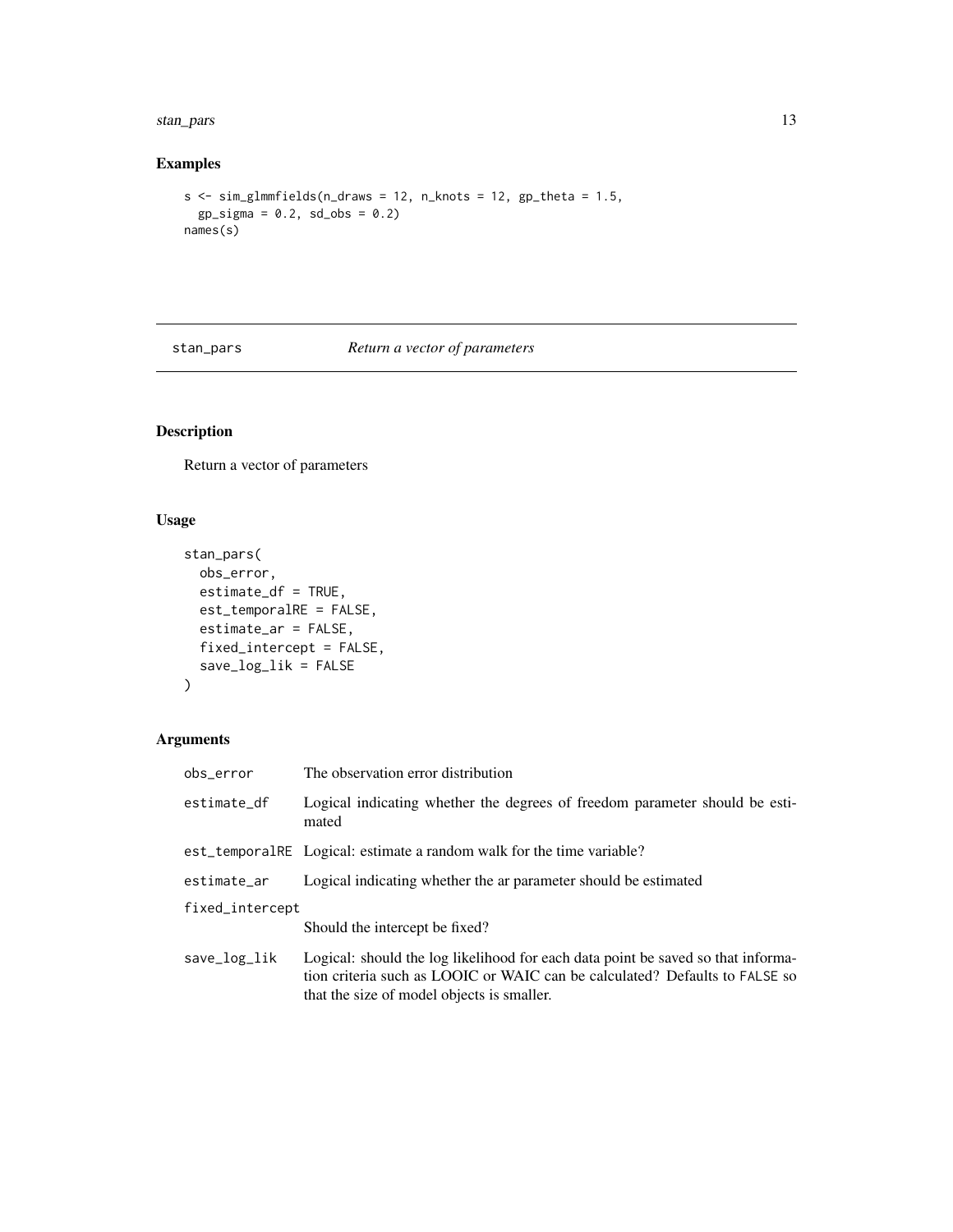### <span id="page-13-2"></span><span id="page-13-1"></span><span id="page-13-0"></span>Description

Student-t and half-t priors. Note that this can be used to represent an effectively normal distribution prior by setting the first argument (the degrees of freedom parameter) to a large value (roughly 50 or above).

### Usage

```
student_t(df = 3, location = 0, scale = 1)
```
half\_t(df = 3, location =  $0$ , scale = 1)

### Arguments

| df       | Degrees of freedom parameter |
|----------|------------------------------|
| location | Location parameter           |
| scale    | Scale parameter              |

### Examples

student\_t(3, 0, 1) half\_t(3, 0, 1)

tidy *Tidy model output*

### Description

Tidy model output

### Usage

tidy $(x, \ldots)$ 

## S3 method for class 'glmmfields' tidy $(x, \ldots)$ 

|   | Output from glmmfields() |
|---|--------------------------|
| . | Other arguments          |